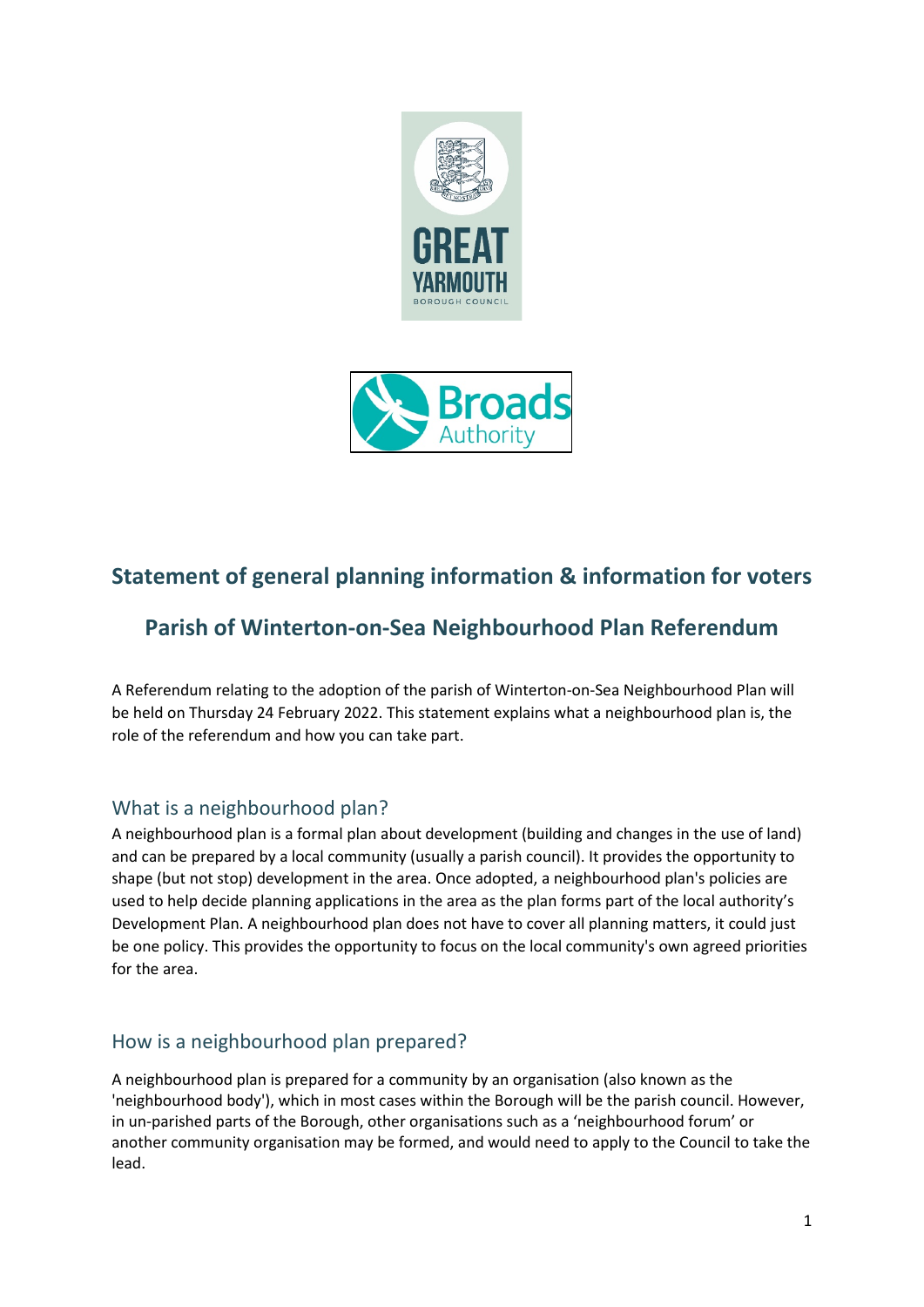It is good practice for the parish council to set up a working group to lead on the preparation of the plan and this can comprise members of the community that are not on the parish council. Neighbourhood bodies may consider working with consultants to help them prepare their plans. The relationship between the parish council and the working group should be clear and transparent and this can be formalised with terms of reference. It is ultimately for the parish council, as the neighbourhood body, to make key decisions such as when to formally consult or submit the neighbourhood plan.

A neighbourhood plan must meet the 'Basic Conditions':

- support sustainable development
- generally conform to the strategic policies in the local plan
- have regard to national planning policies, and
- comply with relevant legislation; e.g. ensure environmental matters are taken into account, protect certain species and habitats, human rights, etc.
- specify the period it will cover

Neighbourhood plans have to pass through a series of formal stages, and conform to some nationally set 'basic conditions' (as shown above) before they come into force. One of the final stages is a local referendum, where the plan must receive at least 50% of the votes cast. Prior to referendum, the plan will have been examined by an independent appointed person and a decision made by the local authority for the plan to proceed to referendum.

### Referendum on the Neighbourhood Plan

A Referendum asks you to vote yes or no to a question. For this Referendum you will receive a ballot paper with this question:

### **"Do you want Great Yarmouth Borough Council and the Broads Authority to use the Neighbourhood Plan for the parish of Winterton-on-Sea to help them decide planning applications in the neighbourhood area?"**

You show your choice by putting a cross (X) in the 'Yes' or 'No' box on your ballot paper. Put a cross in only one box or your vote will not be counted.

If more people vote 'yes' than 'no' in this Referendum, then the Great Yarmouth Borough Council and the Broads Authority will use the Neighbourhood Plan to help it decide planning applications in the Parish of Winterton-on-Sea. The Neighbourhood Plan will then become part of the Development Plans for the two local planning authority areas. This is a set of documents which sets out planning policies to guide development in the respective areas.

If more people vote 'no' than 'yes', then planning applications will be decided without using the Neighbourhood Plan as part of the Development Plan for the local area.

For further information on the Referendum process please refer to the '**Information Statement**'.

#### *Can I Vote?*

You can vote in the Referendum if you live in the Parish of Winterton-on-Sea and:-

- You are registered to vote in Local Government Elections, and
- You are 18 years of age or over on **Thursday, 24 February 2022**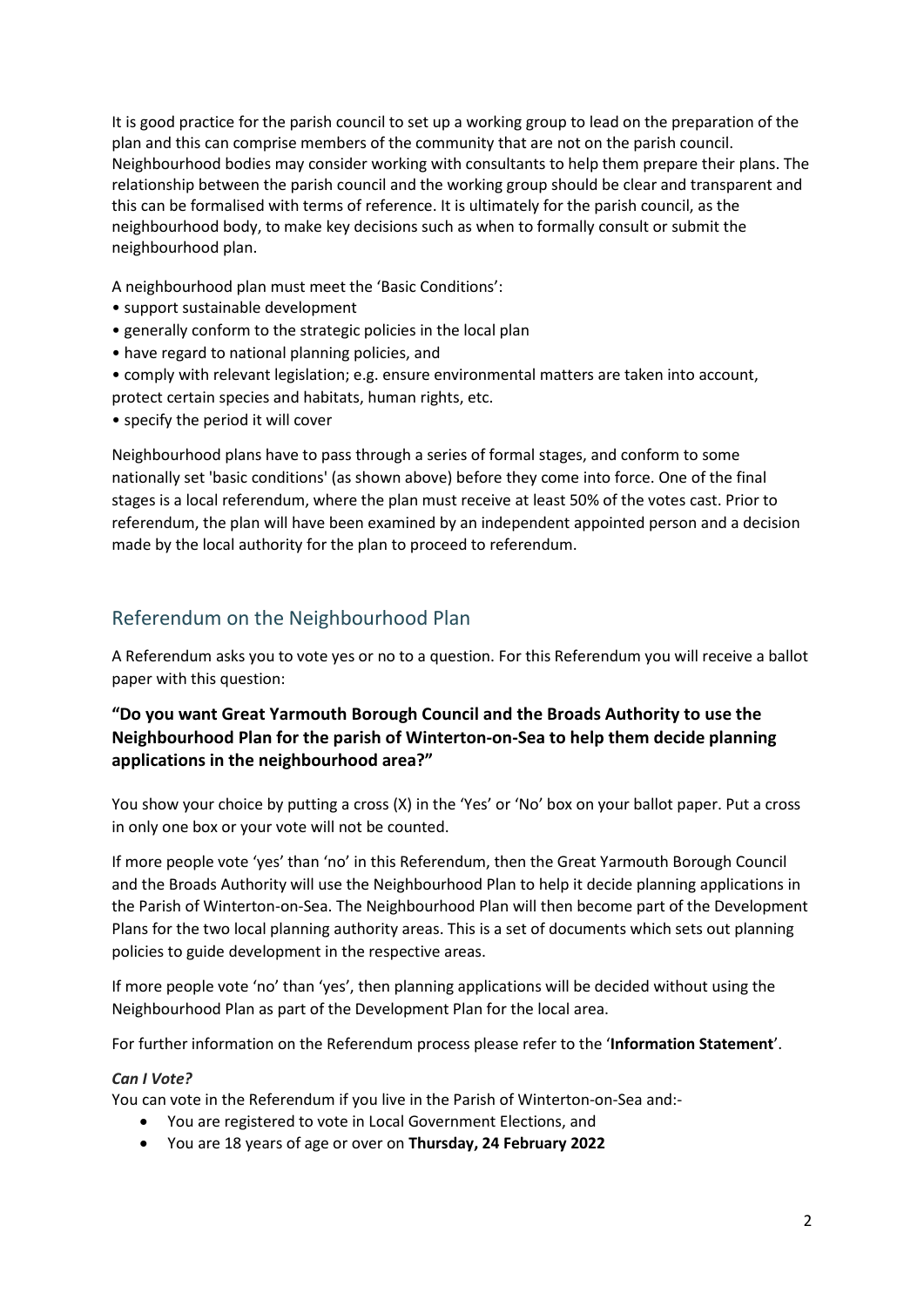- You have to be registered to vote by Tuesday, 8 February 2022 to vote in the Referendum. You can check if you are registered to vote by calling (01493) 846327.
- The Referendum will be conducted in accordance with the procedures which are similar to those used at Local Government Elections.

### *Ways of Voting*

There are three ways of voting:-

- 1. In person
- on Thursday 24 February 2022 at your local polling station. It is easy and the staff on duty will always help if you are not sure what to do.
- In Winterton, the Polling Station is: Village Hall, Winterton NR29 4AT
- You will receive a poll card telling you that this is your polling station.
- If you do not receive your poll card you can contact Electoral Services on (01493) 846327 to ensure you are registered.
- The polling station will be open from 7am to 10pm
- If you are not in the queue for a ballot paper by 10pm you will not be able to vote; so make sure you arrive in plenty of time.
- 2. By post
- To vote by post you need to complete an application form and send it to Electoral Services, Great Yarmouth Borough Council, Town Hall, Great Yarmouth NR30 2QF to arrive by **5pm on Wednesday 9 February 2022**. Please note if you already have a postal vote in place, there is no need to complete another application form.
- Ballot papers can be sent overseas, but you need to think about whether you will have time to receive and return your ballot papers by 10pm on **Thursday 24 February 2022.**
- You should receive your postal vote about a week before polling day. If it does not arrive in time, you can get a replacement up to 5pm on **Thursday 24 February 2022**.
- 3. By proxy
- If you cannot go to the polling station, and do not wish to vote by post, you may be able to vote by proxy. This means allowing somebody you trust to vote on your behalf.
- To vote by proxy, you need to complete an application form and send it to Electoral Services, Great Yarmouth Borough Council, Town Hall, Great Yarmouth NR30 2QF to arrive by **5pm on Wednesday, 16 February 2022**.
- When you apply for a proxy vote you must say why you cannot vote in person
- Anyone can be your proxy as long as they are eligible to vote and are willing to vote on your behalf. You will have to tell them how you want to vote.

Postal and proxy vote application forms are available from Electoral Services on (01493) 846327 or by downloading from the Council's website at: www.great-yarmouth.gov.uk

#### *Am I Registered to Vote?*

- If you are not registered you will not be able to vote.
- If you are not on the Electoral Register, you will need to complete an application form. This can be done online at [www.gov.uk/register-to-vote](http://www.gov.uk/register-to-vote) or alternatively forms are available from Electoral Services on (01493) 846327.
- Completed applications must be received by no later than **Tuesday 8 February 2022**.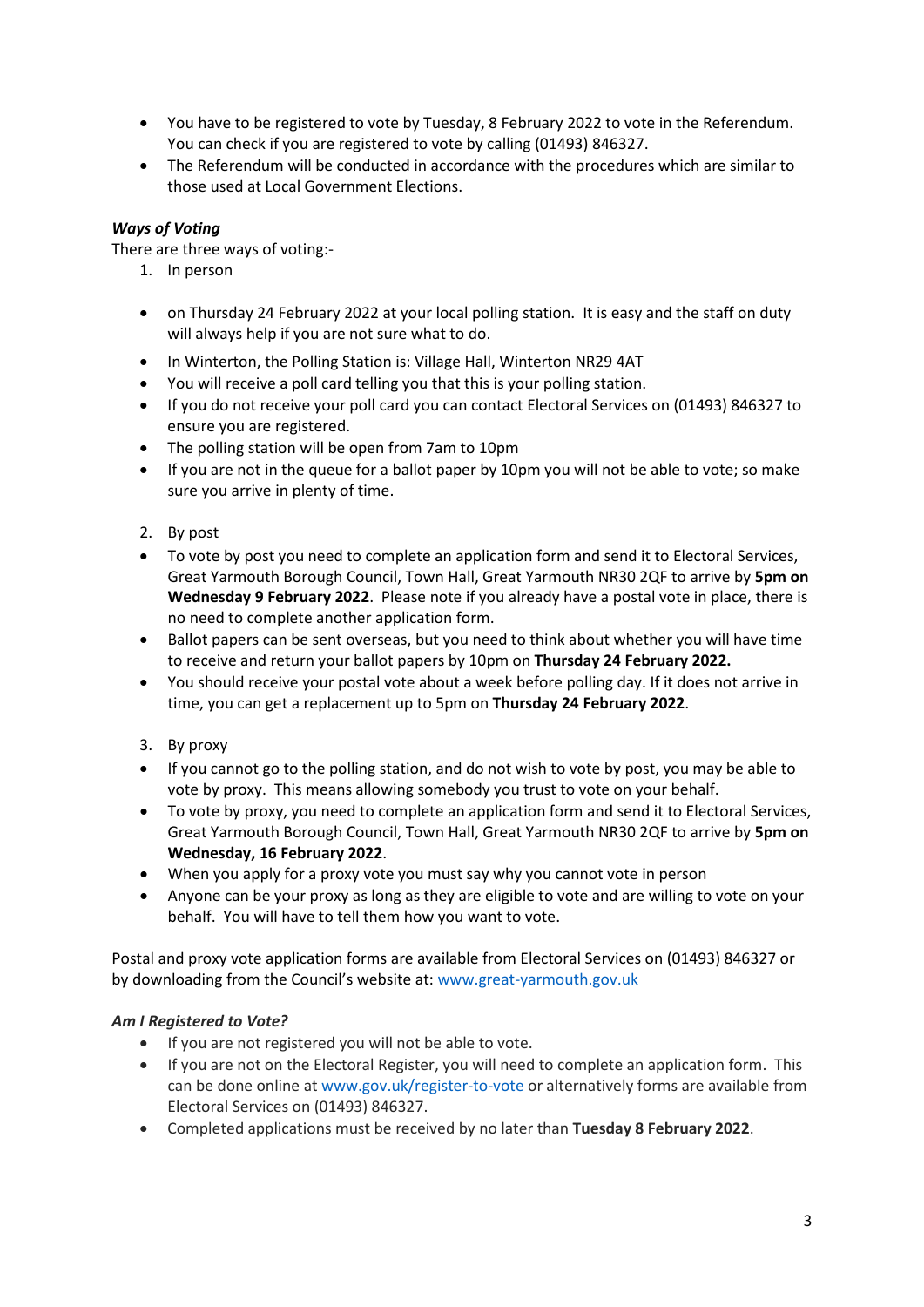### Further information on Neighbourhood Planning:

- [Great Yarmouth Borough Council](https://www.great-yarmouth.gov.uk/neighbourhood-planning)
- [Locality](https://locality.org.uk/services-tools/neighbourhood-planning/)
- [National Planning Practice Guidance](https://www.gov.uk/guidance/neighbourhood-planning--2)

## Town & Country Planning - Background

The town and country planning system exists to protect and promote the public interest in the way land is used and developed. The current British planning system was established in 1947, and grew out of concern that uncoordinated development in the 19th and early 20th century had resulted in severe adverse impacts on health, economic efficiency, quality of life and the environment. Owners of property in Britain do not have a right to build or change the use of land as they please, but must obtain planning permission to do so. (Some development, typically minor changes, is 'permitted development'; thus benefits from an automatic permission).

More broadly the system aims to balance the needs and aspirations of the immediate site or locality with those for the wider area and country within which it sits, and to balance current concerns against longer term interests.

Inevitably these different aims and considerations are often in tension, and so there are difficult and controversial decisions to be made in balancing them when considering whether to grant planning permission or include something in a plan. (Planning decisions often seem easy if only one consideration is taken into account).

#### *Local Planning Decisions*

The responsibility for making most of these difficult decisions is given by Parliament to the local planning authority which, in this area, is Great Yarmouth Borough Council, except those areas within the designated Broads are which is controlled by the Broads Authority.

In most cases, prior public consultation is required before making a decision on planning applications. Decisions on applications must be made in accordance with the adopted development plan, unless there are material planning considerations suggesting otherwise.

One of the important considerations which must be taken into account is national (government) planning policy, including the [National Planning Policy Framework.](https://www.gov.uk/government/publications/national-planning-policy-framework--2) This tells local planning authorities which issues they should consider most important, how decisions should be reached, how plans should be prepared and what they should contain, etc.

Decisions are made by elected councillors, advised by specialist planning officers, though routine decisions (e.g. planning applications clearly in accordance with, or contrary to, adopted plans) will usually be delegated by councillors to senior officers; because of the volume of work and pressures of time.

There is provision for the planning decisions of the local planning authority to be challenged and reviewed by an independent planning inspector (or, if the issue is the legality of the decision or the way it was reached, the courts).